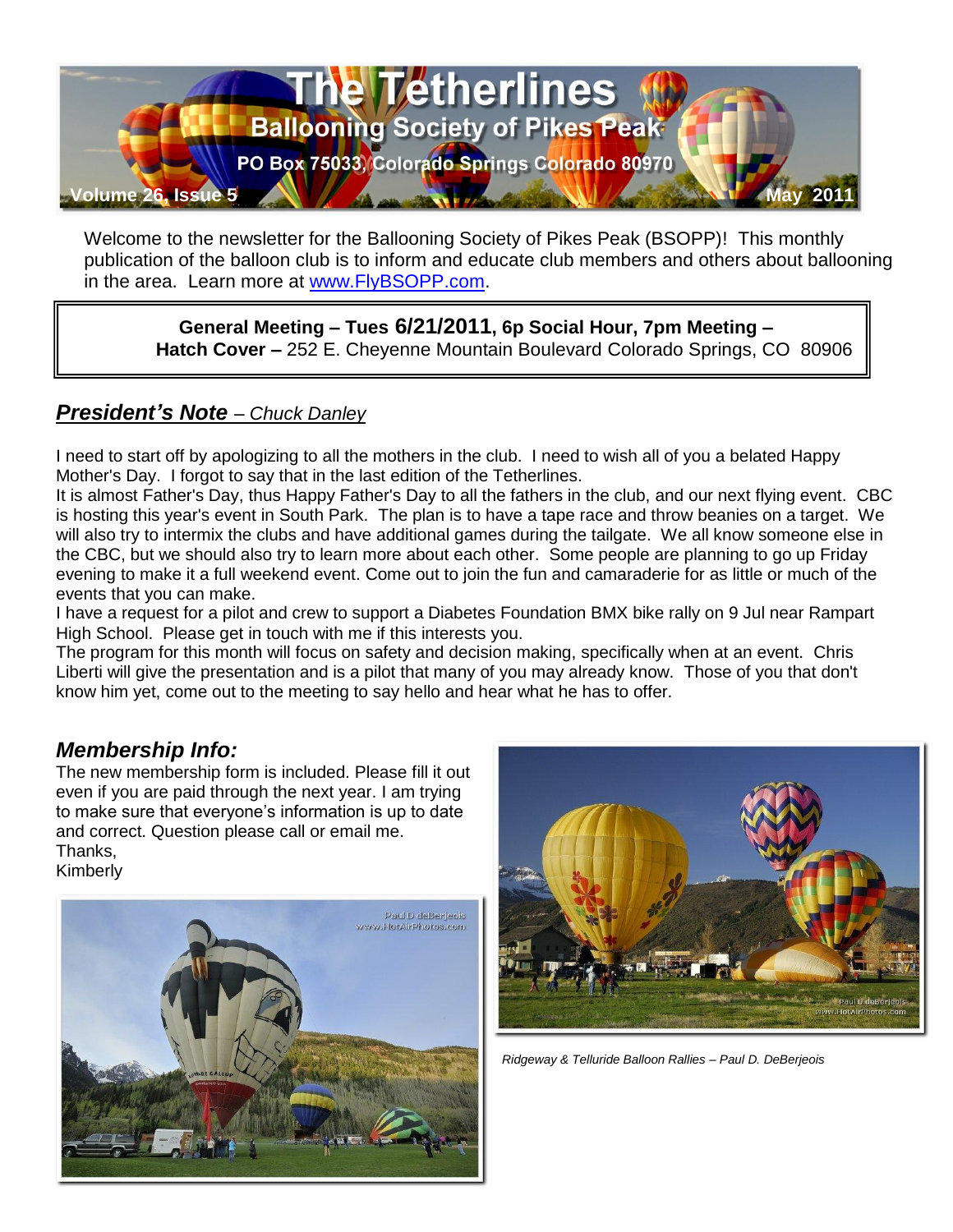### *Club Contact Information*

| <b>President</b>           | <b>Chuck Danley</b>     | (719) 963-1092 | veggiewizard@earthlink.net |
|----------------------------|-------------------------|----------------|----------------------------|
| <b>Vice President</b>      | <b>Dave Bair</b>        |                | dave@bairballoons.com      |
| <b>Secretary</b>           | <b>Peggy Sansom</b>     | (719) 531-5691 | peggysansom@yahoo.com      |
| <b>Treasurer</b>           | <b>Stephen Blucher</b>  | (719) 597-5683 | sblucher@juno.com          |
| <b>Director At Large</b>   | <b>Greg Littlejohn</b>  | (719) 660-6594 | gregandlindal@msn.com      |
| <b>Director At Large</b>   | <b>Paul deBerjeois</b>  | (719) 266-8483 | pandpdeb@yahoo.com         |
| <b>Director At Large</b>   | <b>Frank Hunter</b>     | (719) 391-2997 | fhunter4139@msn.com        |
| Photography                | Paul D deBerjeois       | (719) 200-8713 | paul@colorbandit.com       |
| <b>Events Coordinator</b>  | Peggy Sansom            | (719) 531-5691 | peggysansom@yahoo.com      |
| Webmasters                 | Joe Lillard             | (719) 597-6553 | LJoeL@aol.com              |
|                            | Dave Yob                | (719) 574-0686 | ysoft@att.net              |
| <b>Newsletter Editor</b>   | <b>Kimberly Barnett</b> | (719) 649-9187 | barnettkim@yahoo.com       |
| Historian                  |                         | <b>VACANT</b>  |                            |
| <b>Safety Officer</b>      | <b>Russ Robinson</b>    | (719) 488-8957 | russanna@q.com             |
| <b>Crew Development</b>    | Kinda Schuler           | (719) 209-5922 | schuflies@comcast.net      |
| <b>Community Relations</b> | <b>Frank Hunter</b>     | (719) 339-2602 | fhunter4139@msn.com        |
| Membership                 | <b>Kimberly Barnett</b> | (719) 649-9187 | barnettkim@yahoo.com       |

## *Treasurer's Report*

| Savings           | \$1,624.01 |
|-------------------|------------|
| Checking          | \$1,062.35 |
| <b>Petty Cash</b> | \$26.59    |





*Wild West Balloon Rally – Kimberly Barnett*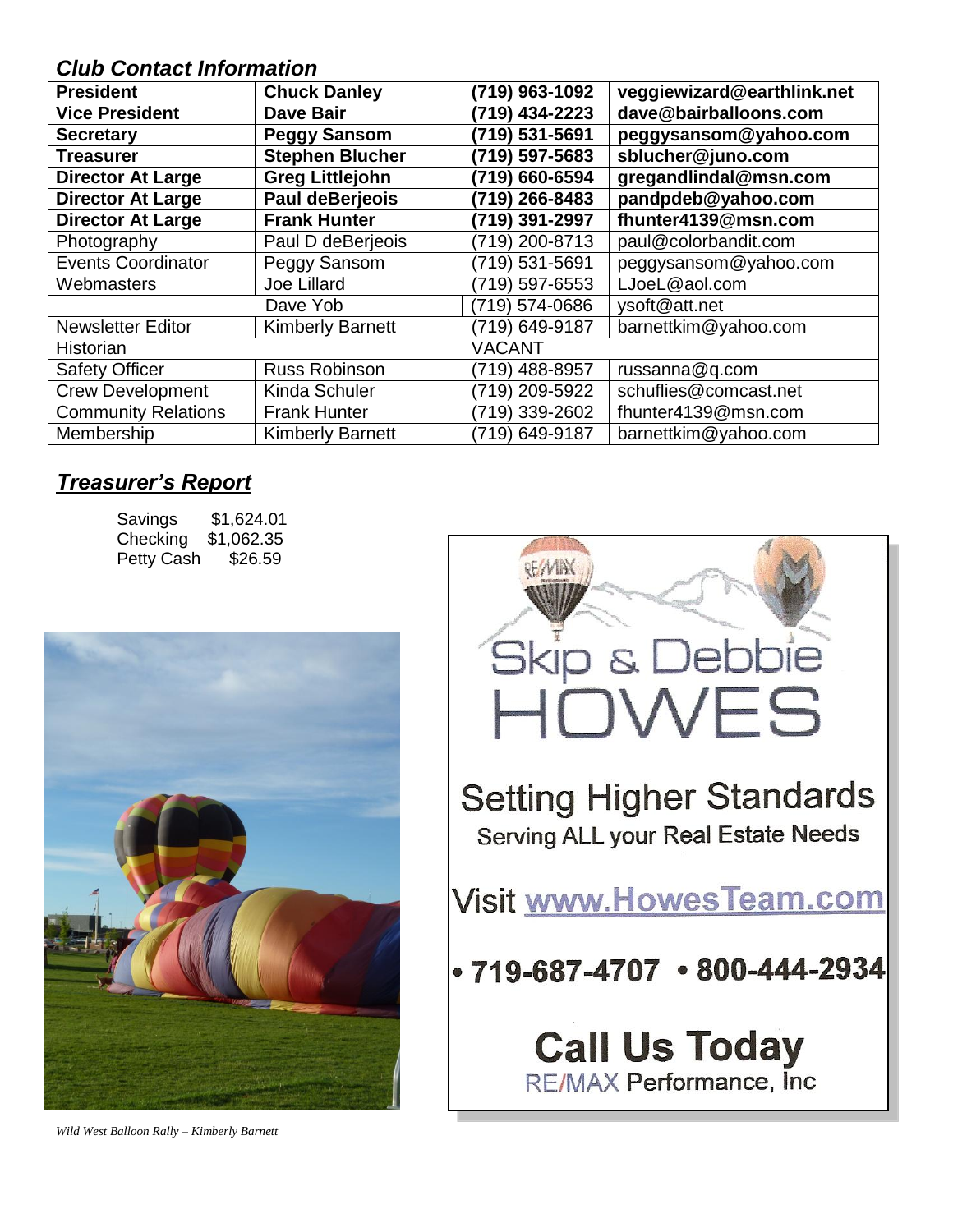| <b>Sunrise / Sunset</b> |             |      |     |             |      |     | Location: W104 48, N38 51 (Colorado Springs CO) All times Mountain Time |      |     |             |      |     |             |            |
|-------------------------|-------------|------|-----|-------------|------|-----|-------------------------------------------------------------------------|------|-----|-------------|------|-----|-------------|------------|
| <b>June 2011</b>        |             |      |     |             |      |     |                                                                         |      |     |             |      |     |             |            |
| Day                     | <b>Rise</b> | Set  | Day | <b>Rise</b> | Set  | Day | <b>Rise</b>                                                             | Set  | Day | <b>Rise</b> | Set  | Day | <b>Rise</b> | <b>Set</b> |
|                         | h m         | h m  |     | h m         | h m  |     | h m                                                                     | h m  |     | h m         | h m  |     | h m         | h m        |
| $\sqrt{1}$              | 0536        | 2018 | 8   | 0534        | 2023 | 15  | 0533                                                                    | 2026 | 22  | 0534        | 2028 | 29  | 0537        | 2028       |
| $\overline{2}$          | 0536        | 2019 | 9   | 0534        | 2023 | 16  | 0534                                                                    | 2026 | 23  | 0535        | 2028 | 30  | 0537        | 2028       |
| 3                       | 0535        | 2020 | 10  | 0534        | 2024 | 17  | 0534                                                                    | 2027 | 24  | 0535        | 2028 |     |             |            |
| 4                       | 0535        | 2020 | 11  | 0534        | 2024 | 18  | 0534                                                                    | 2027 | 25  | 0535        | 2028 |     |             |            |
| 5                       | 0535        | 2021 | 12  | 0534        | 2025 | 19  | 0534                                                                    | 2027 | 26  | 0536        | 2028 |     |             |            |
| 6                       | 0534        | 2022 | 13  | 0533        | 2025 | 20  | 0534                                                                    | 2028 | 27  | 0536        | 2028 |     |             |            |
| 7                       | 0534        | 2022 | 14  | 0533        | 2026 | 21  | 0534                                                                    | 2028 | 28  | 0536        | 2028 |     |             |            |

| <b>July 2011</b> |      |      |     |      |      |     |      |      |     |      |      |     |             |      |
|------------------|------|------|-----|------|------|-----|------|------|-----|------|------|-----|-------------|------|
| Day              | Rise | Set  | Day | Rise | Set  | Day | Rise | Set  | Day | Rise | Set  | Day | <b>Rise</b> | Set  |
|                  | h m  | h m  |     | h m  | h m  |     | h m  | h m  |     | h m  | h m  |     | h m         | h m  |
|                  | 538  | 2028 | 8   | 542  | 2027 | 15  | 546  | 2024 | 22  | 552  | 2019 | 29  | 558         | 2013 |
| 2                | 538  | 2028 | 9   | 542  | 2026 | 16  | 547  | 2023 | 23  | 552  | 2018 | 30  | 558         | 2012 |
| 3                | 539  | 2028 | 10  | 543  | 2026 | 17  | 548  | 2023 | 24  | 553  | 2018 | 31  | 559         | 2011 |
| 4                | 539  | 2028 | 11  | 543  | 2026 | 18  | 548  | 2022 | 25  | 554  | 2017 |     |             |      |
| 5                | 540  | 2028 | 12  | 544  | 2025 | 19  | 549  | 2021 | 26  | 555  | 2016 |     |             |      |
| 6                | 540  | 2027 | 13  | 545  | 2025 | 20  | 550  | 2021 | 27  | 556  | 2015 |     |             |      |
|                  | 541  | 2027 | 14  | 546  | 2024 | 21  | 551  | 2020 | 28  | 557  | 2014 |     |             |      |

#### *Upcoming Events Calendar*  **BSOPP Membership Meetings/Events**

| <b>Date</b> | <b>Event</b>                               | <b>Location/Details</b>                                                                                                                           |
|-------------|--------------------------------------------|---------------------------------------------------------------------------------------------------------------------------------------------------|
| 6/19        | CBC & BSOPP Fly & Breakfast                | South Park - Father's Day Flight 5:45 Pilot Brief                                                                                                 |
| 6/21        | <b>General Meeting</b>                     | 6pm - Social hour, 7pm - Meeting/program<br>Hatch Cover - 252 E. Cheyenne Mountain Blvd<br>Program: Chris Liberti with topic of ballooning safety |
| 7/11        | Board Meeting - All members<br>are invited | 6:30pm - Location: Panera Bread (Powers & Carefree)                                                                                               |
| 7/19        | <b>General Meeting</b>                     | 6pm - Social hour, 7pm - Meeting/program<br>Hatch Cover - 252 E. Cheyenne Mountain Blvd                                                           |
| 7/23        | Club Fly                                   | Field by Holiday Inn"s - Pilot Brief - approx 6am                                                                                                 |

#### **Flights, Rallies and Related Events** *(Tell them you saw it in BSOPP's Tetherlines!)*

| <b>Date</b>   | <b>Event</b>                                                                    | <b>Location / Details</b>                         |
|---------------|---------------------------------------------------------------------------------|---------------------------------------------------|
| 6/19          | CBC / BSOPP Fly & Breakfast                                                     | South Park - Father's Day Flight 5:45 Pilot Brief |
| $6/24 - 6/26$ | Fredrick, CO - Michael Gianetti 303-216-1900<br><b>Fredrick In Flight Rally</b> |                                                   |
| $7/1 - 7/3$   | Desert Balloon Extravaganza                                                     | RockSpring, WY - Bruce Pivic bpivic@wyoming@com   |
| $7/2 - 7/4$   | Santa Fe Trail Balloon Rally                                                    | Raton, NM - Laura Brewer 575-707-0395             |
| $7/8 - 7/10$  | <b>Steamboat Rainbow Weekend</b>                                                | Steamboat Springs, CO - Kara 970-875-7002         |
| $7/30 - 7/31$ | Celebration of Honor Fly                                                        | South Park, CO - Jackie Peterson                  |
|               |                                                                                 | conorseman@comcast.net                            |
| $8/12 - 8/14$ | North Park The Sky's The Limit                                                  | Walden, CO - Mark Purdy 970-454-2014              |

**Look for more events at [http://www.BFA.net](http://www.bfa.net/)**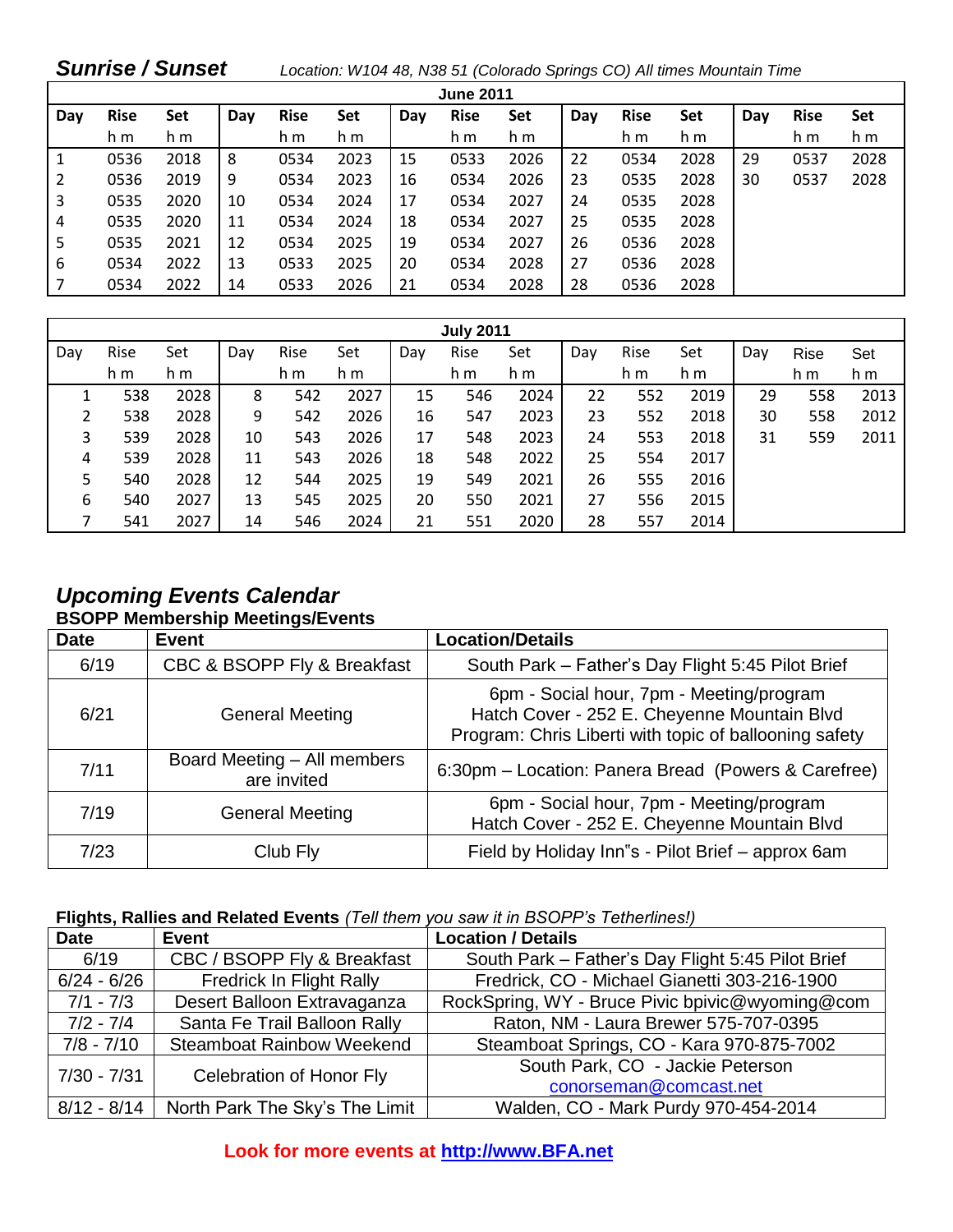# nnual Colorado **ISSI Labor Day Weekend**

Attention Crew!

Be sure to sign<br>up online at<br>www.balloonclassic.com

Just click to participate!

Ad designed by The Forest's Edge, Ltd.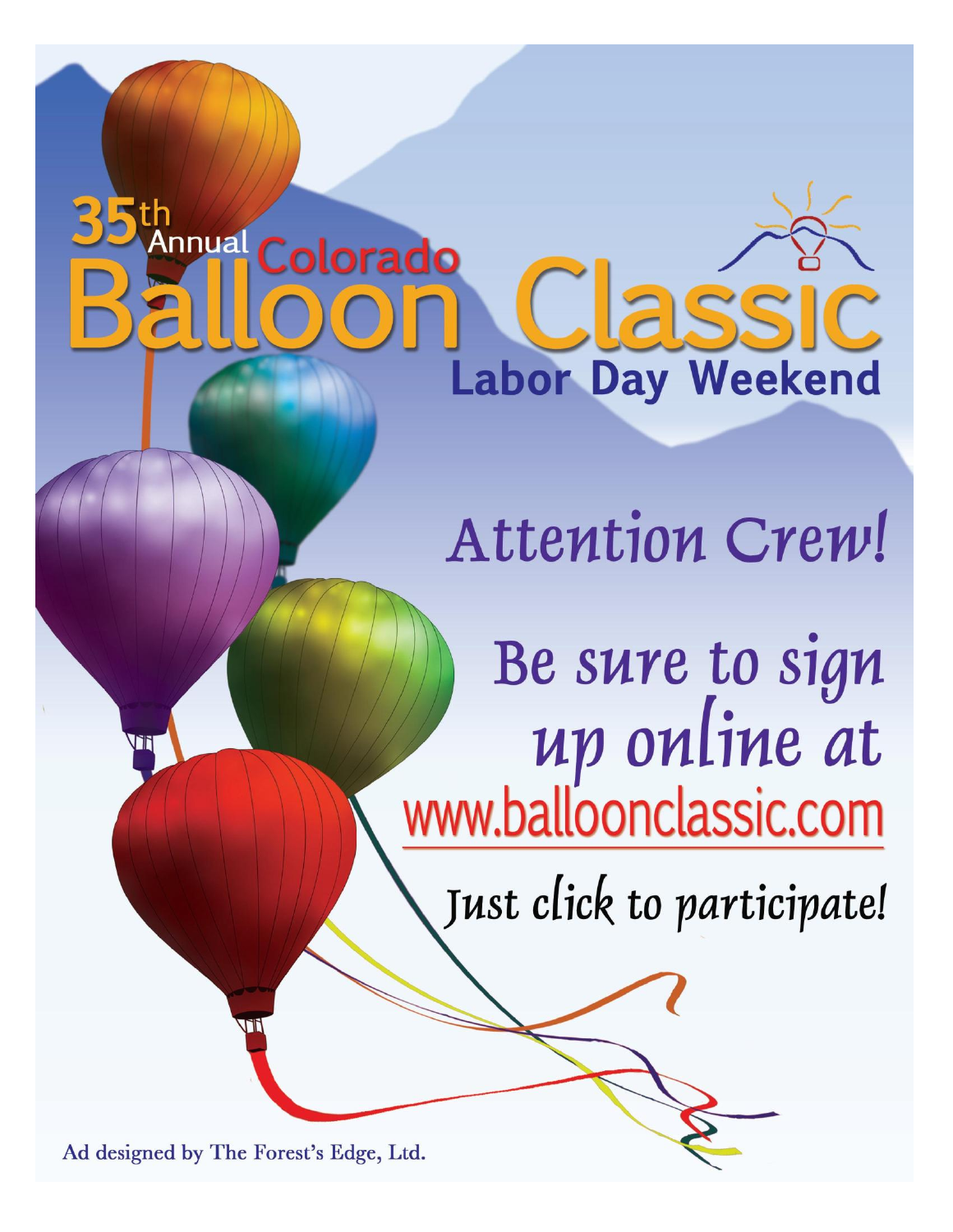#### *FAR out – Stephen Blucher -* Drugs & Alcohol

 Put a lawyer and a pilot together, toss in a bureaucrat or two and what do you have? The Federal Aviation Regulations. Some time ago the FAA made changes to make reading and understanding them easier, but some pilots feel there is work yet to be done. Perhaps those pilots do not want to understand the regs., or are looking for a way to "deny knowledge of them".

 Case in point…FAR 61 dealing with alcohol and drugs. One pilot stated he did not have to submit to a blood alcohol test per FAR 61.14 because he was not flying under FAR Parts 121 (air carrier) or 135 (air charter). Unfortunately he read what he wanted to, but apparently neglected to continue through Parts 61.15 & .16.

 61.15 seems all too clear about drug and alcohol offenses committed during the use of a motor vehicle. Basically it states if a pilot is convicted of a drug or alcohol use violation, their application for or held certificate may be denied or suspended. The problem one civil liberties lawyer brought forth is Part 61.15(e). It states, "each person holding a certificate…shall provide a written report…to the FAA". The problem? This appears to be in direct conflict with one's Constitutional right against self-incrimination (the 5<sup>th</sup> Amendment).

 As with any FAR, a pilot can choose to not abide by them, however there are consequences. One can refuse to submit to an alcohol or drug blood test or not release the results sighting the above but must be prepared for the ramifications.

 61.15 refers to FARs 91.17 (8 hours bottle to throttle) and 91.19 (do not be dumb and carry "narcotic drugs, marijuana, depressant or stimulant drugs" in your aircraft).

 91.17(c) bothers some pilots due to the reference about a local law enforcement officer being able to ask for and give an alcohol test to a pilot. It is legal, per paragraph (ii), if there is a local or state law governing "the same or substantially similar conduct prohibited by paragraph (a)(1), (a)(2), or (a)(4) of this section".

While few municipalities have the 8-hour law, you know they have something on the books about driving (substantially similar) under the influence. Now and then a pilot might "get away" with it…might. There is on record the report of a pilot and his buddies out for a nighttime flight. On approach he noticed a short period of strong turbulence but continued the landing and left the plane parked in front of the hangar. The following day he called the airport to make sure his pride and joy had been fueled and hangared and was informed he should come to the field to talk with the service people. Upon arrival, he saw the plane sitting in a pool of oil, part of a wing tip missing, the engine a bit off center and tree branches stuck in various parts of the landing gear and fuselage. The airport personnel pointed out an oak tree, or what was left of it, a quarter of a mile from and well off centerline of the runway.

 Had the pilot been drinking the night before? At this point there was no proof of it. Did he get away with something…other than the lives of all onboard? Perhaps, but hopefully it was wakeup call.

 Balloonists are not so lucky to have night hide their indiscretions. Usually there are witnesses (the pilot who was seen taking off at the Albuquerque Fiesta clutching and drinking a beer). The cause and effect of such actions may make the final outcome of the flight, the **final** outcome.

 Pilots, do not spend your time and brainpower trying to find the FAR loopholes. Are they there? Are they worth it? Fly legally, fly safely! Even though the FARs may be in your favor during a particular situation…do not be **DEAD RIGHT!**

#### *BSOPP June Board Meeting*

Balloon Society of Pikes Peak - Board of Directors Meeting - 06/06/11

The meeting was held at Pueblo Viejo and called to order by Chuck Danley at 7:00PM.

Board Members and Club Members attending:

Chuck Danley, David Bair, Peggy Sansom, Paul Deberjois, Kimberly Barnett

- 1. The Club fly will be on Sunday June 19<sup>th</sup> (Father's Day) at Southpark. Barbi Hahn is organizing a Tape Race. Fun should be had by everyone.
- 2. The next Board Meeting will be held at Panera Bread on Powers & Carefree on July 11th. We usually meet the first Monday of each month except when it is a holiday, and then we move it to the second Monday of the month (July  $11^{th}$ ).
- 3. The West Cliffe Fly which will be August 14th unless it conflicts with another festival.
- 4. Chris Liberti will be the speaker at the next Club Meeting on June 21<sup>st</sup>. The subject will be "Pilot Decision Making." David Bair is working on having a two-part program pertaining to "AAAA Power Lines". Another idea is having Troy Bradley from Albuquerque with either "Flying the House", or "Bobby's Ultralight Balloon". It was not decided on which two months to have this program.
- 5. Members voted unanimously on getting the magnetic sign hopefully in time for the Father's Day Fly.
- 6. The club fly for July will be on  $23^{76}$ . The Honor Fly will be on the 30-31<sup>st</sup>.
- 7. The Diabetes Foundation is having a BMX (bike motor cross race) on July 9<sup>th</sup>. They are requesting to have someone stand up or a static display. If a pilot is interested in raffling a ride, it would be appreciated.
- 8. David Bair proposed creating a budget for the club. We would then be able to decide what we need to do to enhance monthly cash flow. This will be discussed at the club meeting.
- 9. Meeting adjoined approximately 7:30 pm.

Peggy Sansom BSOPP Secretary